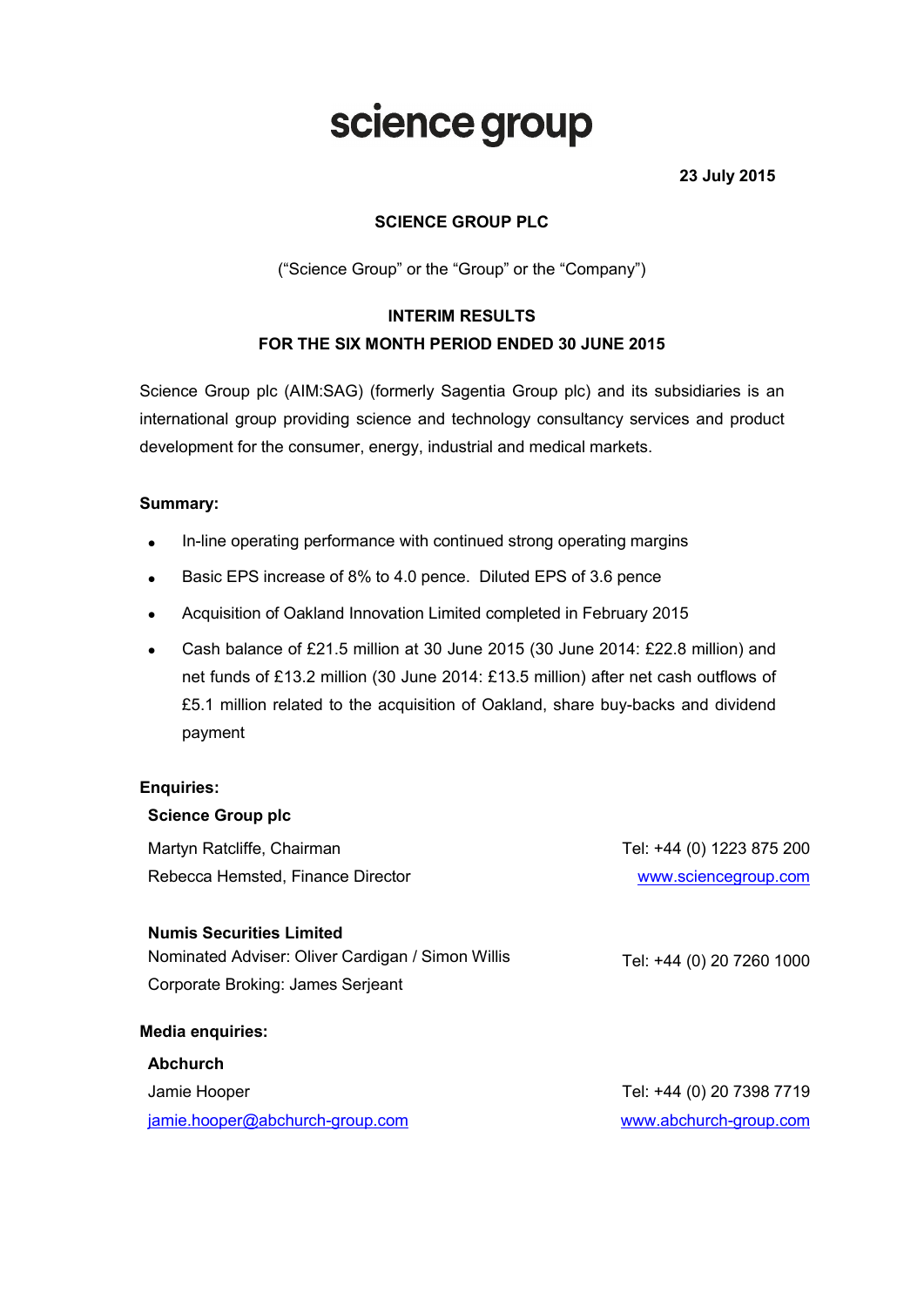### Interim Results 2015

Science Group plc (including its subsidiaries) is an international group providing science and technology consultancy services and product development for the consumer, energy, industrial and medical markets. The Company changed its name from Sagentia Group plc to Science Group plc on 1 July 2015.

## Group Financial Performance

For the six months ended 30 June 2015, the Group generated adjusted operating profit of £2.4 million (H1 2014: £2.4 million) on revenue of £14.1 million (H1 2014: £13.3 million), in-line with the Board's expectations. Excluding the revenue contribution from Oakland Innovation Ltd ('Oakland'), the underlying business was broadly flat on the prior year. The Group has benefited from the more benign US dollar exchange rate environment, partially offset by the Euro exchange rate weakness, in H1 2015, which has been used to increase investment in the business and increase the Group's employee profit share accrual. As anticipated, Oakland did not provide any profit contribution in the period due to the costs incurred in integration, including the relocation of the business into Harston Mill, the Group's primary location. Profit before tax ('PBT') was £1.9 million (H1 2014: £1.8 million). (Throughout this report, adjusted operating profit excludes amortisation of acquisition related intangible assets and share based payment charges).

Consultancy fees from Core operations were £12.9 million (H1 2014: £11.9 million) and 'Other Core' revenues, which comprise primarily recharged project material revenues and licence income, were £0.7 million (H1 2014: £0.8 million). Other (non-Core) revenues, primarily now property income from sub-let space in the Harston Mill facility, declined as anticipated relative to 2014 which included IT support revenue from M5N during the wind down phase.

Basic earnings per share was 4.0 pence (H1 2014: 3.7 pence), and diluted earnings per share in H1 2015 was 3.6 pence (H1 2014: 3.4 pence). As previously explained, the Group's tax losses, anticipated to be used to offset future trading profits, are now fully recognised as an asset on the balance sheet. As a result, the earnings per share of the Group reflect standard rates of corporation tax, although the cash effect remains significantly lower due to the tax losses carried forward.

The Group retains a robust balance sheet with Shareholder Funds at 30 June 2015 of £34.6 million (30 June 2014: £32.5 million), including net cash and freehold property of £26.7 million (30 June 2014: £27.1 million). Net funds at 30 June 2015 were £13.2 million (30 June 2014: £13.5 million) after net cash outflows of £5.1 million which included £3.0 million related to the acquisition of Oakland Innovation, share buy-backs of £0.6 million and the increased dividend of £1.5 million.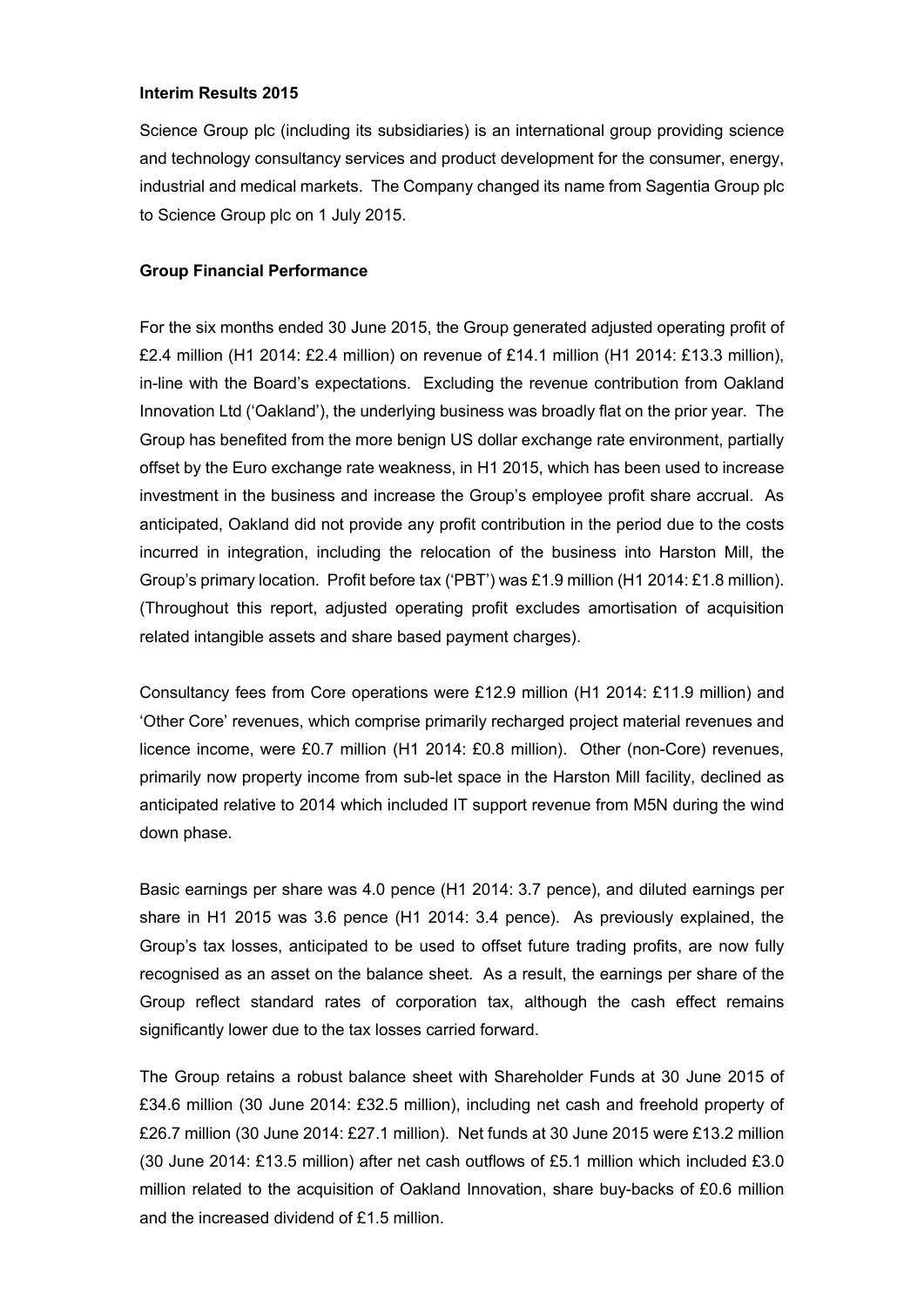## Geographical and Sector Revenue

In the period to 30 June 2015, the Group's Product and Technology Development services accounted for £10.3 million revenue (H1 2014: £10.2 million) and the Technology Advisory services (including Oakland Innovation acquired in February 2015) accounted for £3.2 million (H1 2014: £2.5 million).

Approximately 39% of the Group's Core Business revenue was derived from the Medical Sector in the first half of 2015 (H1 2014: 45%) and 61% from the Commercial Sector (H1 2014: 55%). North America, the Group's largest international market contributed 63% of Core Business revenue (H1 2014: 62%). The top five clients accounted for approximately 36% and the top ten clients for approximately 52% of the Consultancy fee revenues (H1 2014: 33% and 49% respectively).

While the US dollar exchange rate has been favourable relative to 2014, the strength of Sterling against the Euro has been materially negative, affecting competitiveness of UK services and/or margins on European customer projects. In addition, the dramatic fall in the crude oil price in the second half of 2014 has resulted in a reduction in investment within the energy sector. While such factors produce operational challenges, the Board seeks to mitigate such effects by servicing diverse geographical markets and industry sectors and continues to invest in exploring new market opportunities.

## **Summary**

The Group performance in the first half of 2015 has been in line with the Board's expectations, incorporating positive and negative international external factors. With a robust balance sheet, the Board remains committed to managing the business for the long term benefit of shareholders, customers and employees.

The acquisition of Oakland has significantly strengthened the Group's advisory offering. The integration has progressed well and the business has been relocated to the Group's Harston Mill facility. While the Board does not currently anticipate any further acquisitions in the current year, opportunities are continually being explored, consistent with the long term strategy of Science Group plc.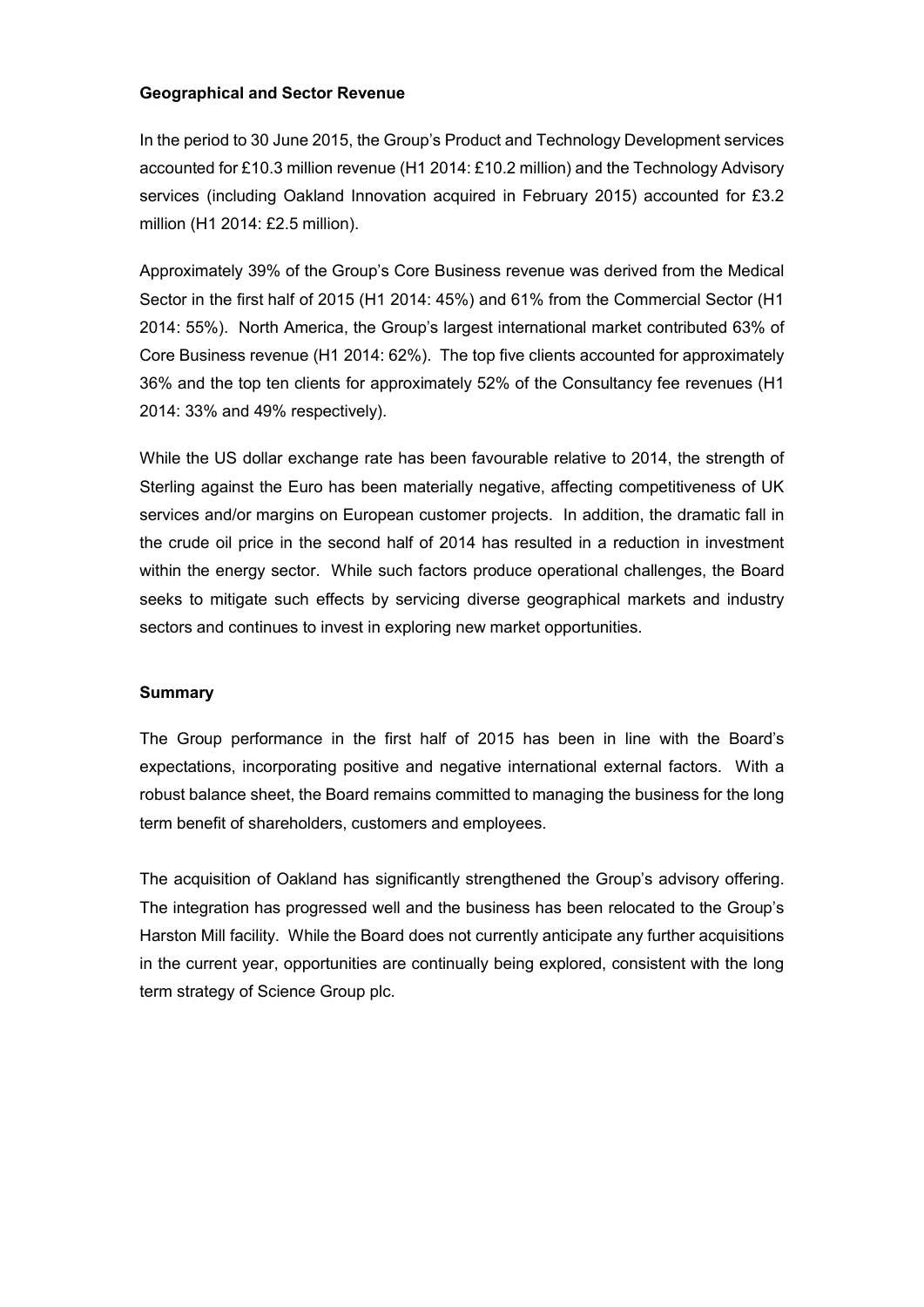## Consolidated Income Statement For the period ended 30 June 2015

|                                                                                                                   | <b>Notes</b> | <b>Six months</b><br>ended<br>30 June<br>2015<br>(Unaudited) | Six months<br>ended<br>30 June<br>2014<br>(Unaudited) | Year<br>ended<br>31 December<br>2014<br>(Audited) |
|-------------------------------------------------------------------------------------------------------------------|--------------|--------------------------------------------------------------|-------------------------------------------------------|---------------------------------------------------|
|                                                                                                                   |              | £000                                                         | £000                                                  | £000                                              |
| Revenue<br>Operating expenses                                                                                     |              | 14,096<br>(11, 667)                                          | 13,344<br>(10, 978)                                   | 28,329<br>(22, 926)                               |
| <b>Adjusted operating profit</b>                                                                                  | 4            | 2,429                                                        | 2,366                                                 | 5,403                                             |
| Amortisation of acquisition related<br>intangible assets<br>Share based payment charge<br><b>Operating profit</b> | 4            | (236)<br>(203)<br>1,990                                      | (173)<br>(219)<br>1,974                               | (229)<br>(431)<br>4,743                           |
| Finance costs<br>Finance income                                                                                   |              | (166)<br>77                                                  | (188)<br>13                                           | (570)<br>28                                       |
| Profit before income tax<br>Income tax (charge)<br>Profit for the period from continuing                          |              | 1,901<br>(393)                                               | 1,799<br>(360)                                        | 4,201<br>(765)                                    |
| operations                                                                                                        | 4            | 1,508                                                        | 1,439                                                 | 3,436                                             |
| Profit for the period attributable to equity<br>holders of the parent                                             |              | 1,508                                                        | 1,439                                                 | 3,436                                             |
| <b>Earnings per share</b><br>Earnings per share (basic)<br>Earnings per share (diluted)                           | 5<br>5       | 4.0 <sub>p</sub><br>3.6p                                     | 3.7p<br>3.4 <sub>p</sub>                              | 8.9 <sub>p</sub><br>8.1p                          |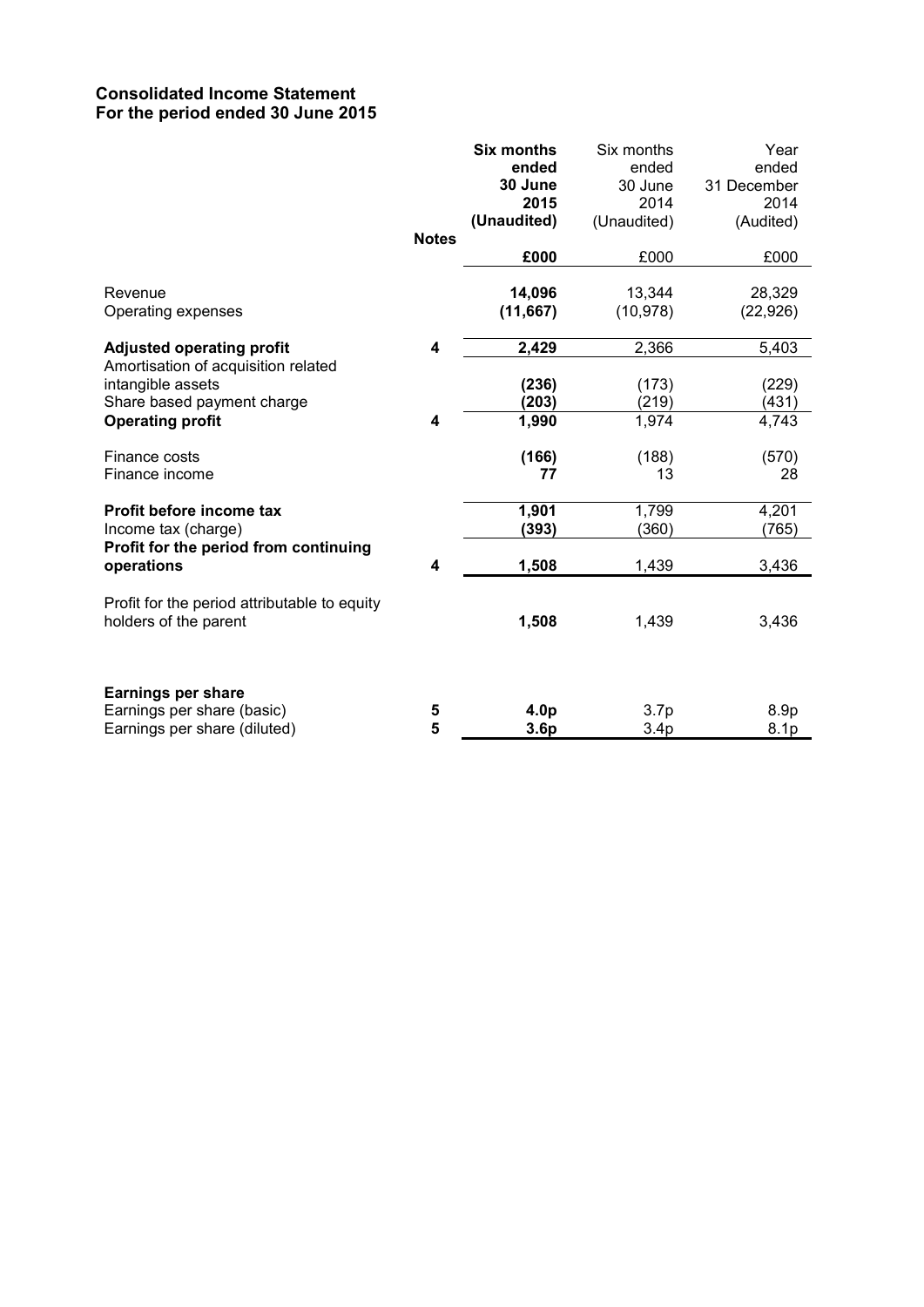## Consolidated Statement of Comprehensive Income For the period ended 30 June 2015

|                                                                                   | <b>Six months</b><br>ended<br>30 June<br>2015 | Six months<br>ended<br>30 June<br>2014 | Year<br>ended<br>31 December<br>2014 |
|-----------------------------------------------------------------------------------|-----------------------------------------------|----------------------------------------|--------------------------------------|
|                                                                                   | (Unaudited)                                   | (Unaudited)                            | (Audited)                            |
|                                                                                   | £000                                          | £000                                   | £000                                 |
| <b>Profit for the period</b><br>Other comprehensive income:                       | 1,508                                         | 1,439                                  | 3,436                                |
| Fair value gain / (loss) on interest rate swap,<br>net of tax                     |                                               | 9                                      | 41                                   |
| Exchange differences on translating foreign<br>operations                         | 41                                            | (4)                                    | 43                                   |
| Other comprehensive income for the<br>period, net of tax                          | 41                                            | 5                                      | 84                                   |
| Total comprehensive income for the<br>period                                      | 1,549                                         | 1,444                                  | 3,520                                |
| Total comprehensive income for the<br>period attributable to owners of the parent | 1,549                                         | 1,444                                  | 3,520                                |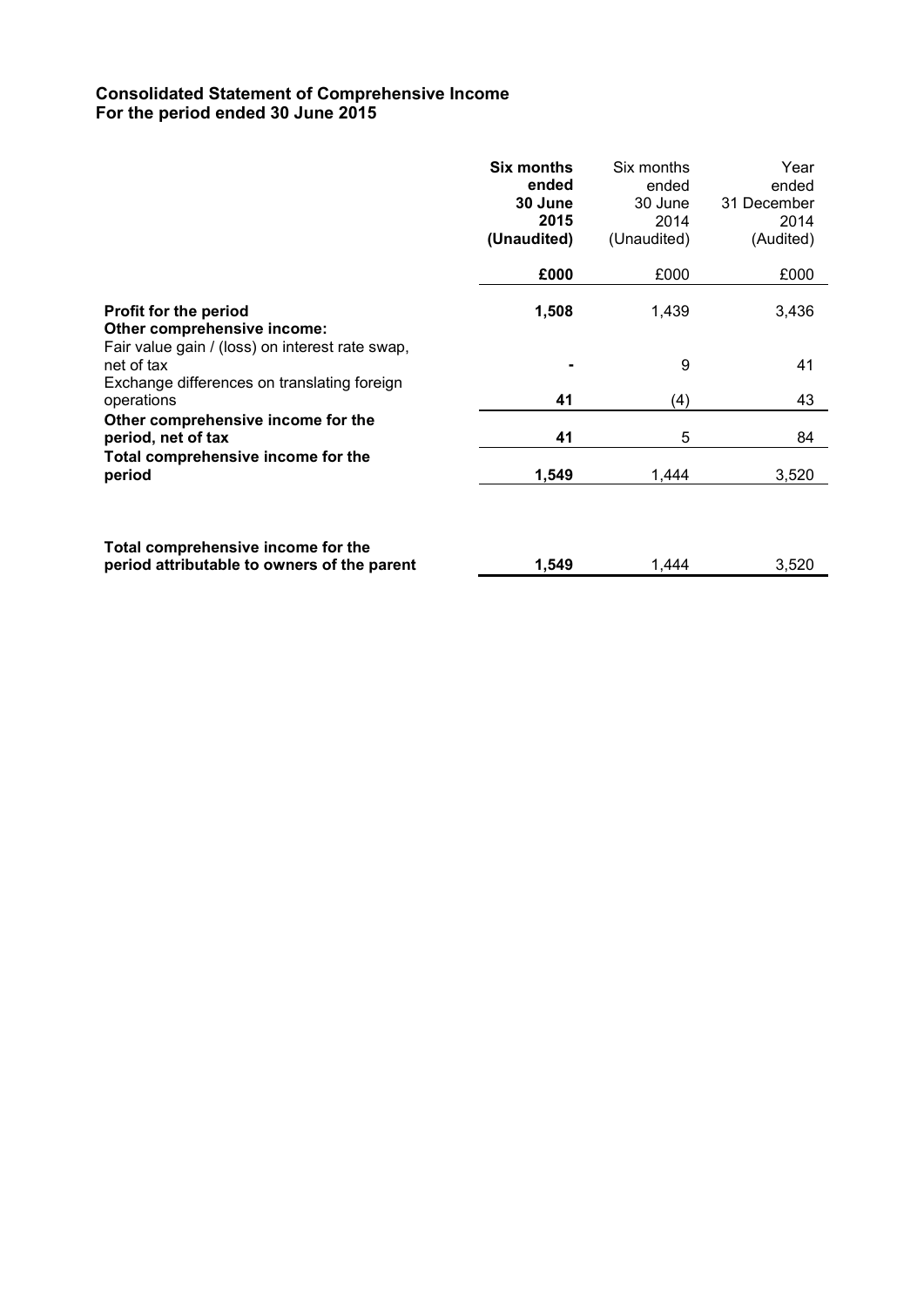## Consolidated Statement of Changes in Shareholders' Equity For the period ended 30 June 2015

| Group                                                         | Issued  | Share                | Treasury     | Merger  | Translation | Share based | Retained | Total-                |
|---------------------------------------------------------------|---------|----------------------|--------------|---------|-------------|-------------|----------|-----------------------|
|                                                               | capital | premium              | <b>Stock</b> | reserve | reserve     | payment     |          | earnings Shareholders |
|                                                               |         |                      |              |         |             | reserve     |          | funds                 |
|                                                               | £000    | £000                 | £000         | £000    | £000        | £000        | £000     | £000                  |
| Balance at 1 January 2014                                     | 420     | 7,775                | (2, 937)     | 10,343  | 195         | 1,476       | 13,796   | 31,068                |
| Issue of shares out of treasury                               |         |                      |              |         |             |             |          |                       |
| stock                                                         |         |                      | 278          |         |             |             | (136)    | 142                   |
| Issue of shares out of share                                  |         |                      |              |         |             |             |          |                       |
| capital                                                       |         | 31                   |              |         |             |             |          | 31                    |
| Dividends paid                                                |         | $\overline{a}$       |              |         |             |             | (428)    | (428)                 |
| Share based payment charge<br><b>Transactions with owners</b> |         | $\overline{a}$<br>31 | 278          |         |             | 219<br>219  | (564)    | 219<br>(36)           |
|                                                               |         |                      |              |         |             |             |          |                       |
| Profit for the period                                         |         |                      |              |         |             |             | 1,439    | 1,439                 |
| Other comprehensive                                           |         |                      |              |         |             |             |          |                       |
| income:                                                       |         |                      |              |         |             |             |          |                       |
| Fair value gain / (loss) on                                   |         |                      |              |         |             |             |          |                       |
| interest rate swap                                            |         |                      |              |         |             |             | 9        | 9                     |
| Exchange differences on                                       |         |                      |              |         |             |             |          |                       |
| translating foreign operations<br>Total comprehensive income  |         |                      |              |         | (4)         |             |          | (4)                   |
| for the period                                                |         |                      |              |         | (4)         |             | 1,448    | 1,444                 |
| Balance at 30 June 2014                                       | 420     | 7,806                | (2,659)      | 10,343  | 191         | 1,695       | 14,680   | 32,476                |
|                                                               |         |                      |              |         |             |             |          |                       |
|                                                               |         |                      |              |         |             |             |          |                       |
| Balance at 1 July 2014                                        | 420     | 7,806                | (2,659)      | 10,343  | 191         | 1,695       | 14,680   | 32,476                |
| Purchase of own shares                                        |         |                      | (1,801)      |         |             |             |          | (1, 801)              |
| Issue of shares out of treasury                               |         |                      |              |         |             |             |          |                       |
| stock                                                         |         |                      | 22           |         |             |             | (2)      | 20                    |
| Issue of shares out of share                                  |         |                      |              |         |             |             |          |                       |
| capital<br>Share based payment charge                         | 1       |                      |              |         |             | 212         |          | 1<br>212              |
| Deferred tax on share-based                                   |         |                      |              |         |             |             |          |                       |
| payment transactions                                          |         |                      |              |         |             |             | 465      | 465                   |
| <b>Transactions with owners</b>                               | 1       | $\blacksquare$       | (1, 779)     |         | ٠           | 212         | 463      | (1, 103)              |
|                                                               |         |                      |              |         |             |             |          |                       |
| Profit for the period                                         |         |                      |              |         |             |             | 1,997    | 1,997                 |
| Other comprehensive                                           |         |                      |              |         |             |             |          |                       |
| income:                                                       |         |                      |              |         |             |             |          |                       |
| Fair value gain / (loss) on                                   |         |                      |              |         |             |             |          |                       |
| interest rate swap                                            |         |                      |              |         |             |             | 32       | 32                    |
| Exchange differences on                                       |         |                      |              |         |             |             |          |                       |
| translating foreign operations                                |         |                      |              |         | 47          |             |          | 47                    |
| Total comprehensive income<br>for the period                  |         |                      |              |         | 47          |             | 2,029    | 2,076                 |
| <b>Balance at 31 December</b>                                 |         |                      |              |         |             |             |          |                       |
| 2014                                                          | 421     | 7,806                | (4, 438)     | 10,343  | 238         | 1,907       | 17,172   | 33,449                |
|                                                               |         |                      |              |         |             |             |          |                       |
|                                                               |         |                      |              |         |             |             |          |                       |
| Balance at 1 January 2015                                     | 421     | 7,806                | (4, 438)     | 10,343  | 238         | 1,907       | 17,172   | 33,449                |
| Purchase of own shares                                        |         |                      | (575)        |         |             |             |          | (575)                 |
| Acquisition of Oakland                                        |         | 424                  | 940          |         |             |             |          | 1,364                 |
| Issue of shares out of treasury                               |         |                      |              |         |             |             |          |                       |
| stock                                                         |         |                      | 214          |         |             |             | (39)     | 175                   |
| Dividends paid<br>Share based payment charge                  |         |                      |              |         |             | 203         | (1,527)  | (1,527)<br>203        |
| <b>Transactions with owners</b>                               |         | 424                  | 579          |         |             | 203         | (1, 566) | (360)                 |
|                                                               |         |                      |              |         |             |             |          |                       |
| Profit for the period                                         |         |                      |              |         |             |             | 1,508    | 1,508                 |
|                                                               |         |                      |              |         |             |             |          |                       |
| Other comprehensive                                           |         |                      |              |         |             |             |          |                       |
| income:                                                       |         |                      |              |         |             |             |          |                       |
| Fair value gain / (loss) on<br>interest rate swap             |         |                      |              |         |             |             |          |                       |
| Exchange differences on                                       |         |                      |              |         |             |             |          |                       |
| translating foreign operations                                |         |                      |              |         | 41          |             |          | 41                    |
| Total comprehensive income                                    |         |                      |              |         |             |             |          |                       |
| for the period                                                |         |                      |              |         | 41          |             | 1,508    | 1,549                 |
| Balance at 30 June 2015                                       | 421     | 8,230                | (3, 859)     | 10,343  | 279         | 2,110       | 17,114   | 34,638                |
|                                                               |         |                      |              |         |             |             |          |                       |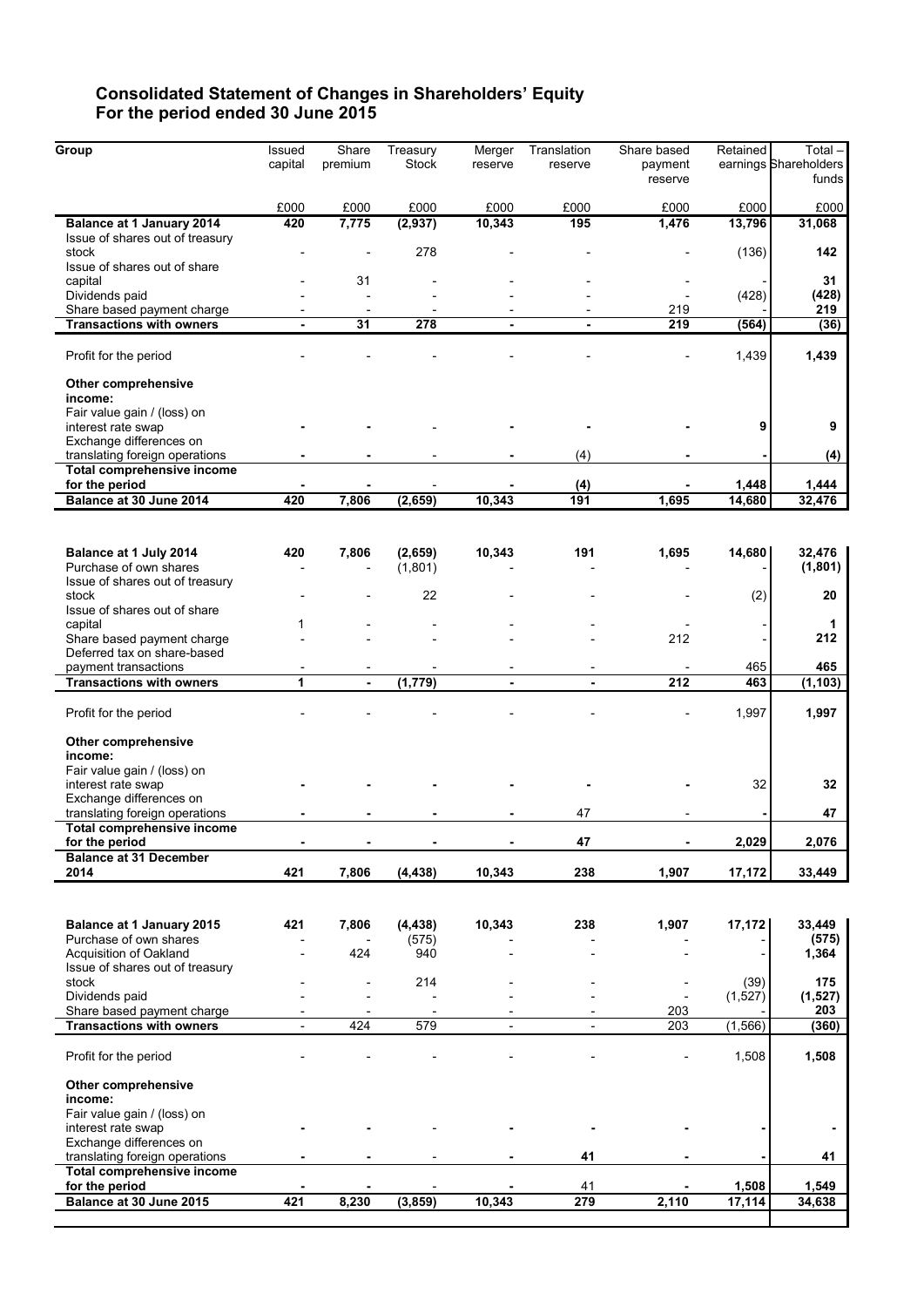## Consolidated Balance Sheet At 30 June 2015

|                                       |             |             | At 31     |
|---------------------------------------|-------------|-------------|-----------|
|                                       | At 30 June  | At 30 June  | December  |
|                                       | 2015        | 2014        | 2014      |
|                                       | (Unaudited) | (Unaudited) | (Audited) |
|                                       | £000        | £000        | £000      |
| <b>Assets</b>                         |             |             |           |
| <b>Non-current assets</b>             |             |             |           |
| Goodwill                              | 5,489       | 3,458       | 3,458     |
| Acquisition related intangible assets | 4,671       | 1,965       | 1,867     |
| Property, plant and equipment         | 14,332      | 14,576      | 14,458    |
| Investments                           | 100         |             |           |
| Deferred income tax assets            | 1,418       | 2,320       | 1,868     |
|                                       | 26,010      | 22,319      | 21,651    |
| <b>Current assets</b>                 |             |             |           |
| Trade and other receivables           | 4,243       | 4,478       | 5,474     |
| Cash and cash equivalents             | 21,474      | 22,817      | 23,802    |
|                                       | 25,717      | 27,295      | 29,276    |
|                                       |             |             |           |
| <b>Total assets</b>                   | 51,727      | 49,614      | 50,927    |
| <b>Liabilities</b>                    |             |             |           |
| <b>Current liabilities</b>            |             |             |           |
| Trade and other payables              | 6,221       | 5,440       | 6,783     |
| Current income tax liabilities        | 208         | 161         | 22        |
| <b>Borrowings</b>                     | 1,009       | 1,013       | 1,009     |
|                                       | 7,438       | 6,614       | 7,814     |
| <b>Non-current liabilities</b>        |             |             |           |
| <b>Borrowings</b>                     | 7,278       | 8,278       | 7,778     |
| Other payables                        |             | 42          |           |
| Derivative financial liabilities      | 141         | 32          | 203       |
| Deferred income tax liabilities       | 2,232       | 2,172       | 1,683     |
|                                       | 9,651       | 10,524      | 9,664     |
| <b>Total liabilities</b>              | 17,089      | 17,138      | 17,478    |
|                                       |             |             |           |
| <b>Net assets</b>                     | 34,638      | 32,476      | 33,449    |
| <b>Shareholders' equity</b>           |             |             |           |
| Share capital                         | 421         | 420         | 421       |
| Share premium                         | 8,230       | 7,806       | 7,806     |
| <b>Treasury stock</b>                 | (3, 859)    | (2,659)     | (4, 438)  |
| Merger reserve                        | 10,343      | 10,343      | 10,343    |
| <b>Translation reserves</b>           | 279         | 191         | 238       |
| Share based payment reserve           | 2,110       | 1,695       | 1,907     |
| Retained earnings                     | 17,114      | 14,680      | 17,172    |
| <b>Total equity</b>                   | 34,638      | 32,476      | 33,449    |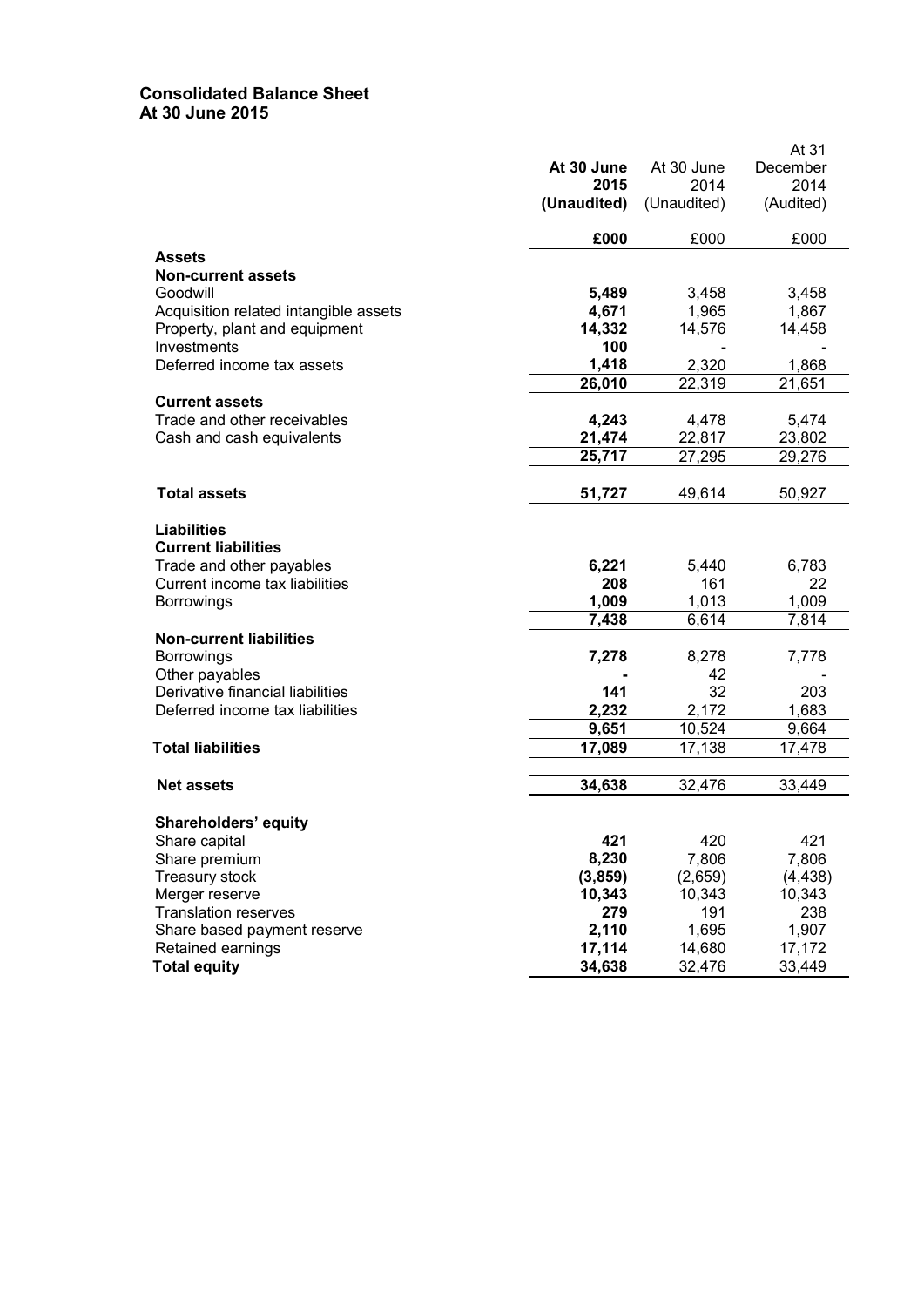## Consolidated Statement of Cash Flows For the period ended 30 June 2015

|                                                                                                                                                                           | <b>Six months</b><br>ended<br>30 June<br>2015<br>(Unaudited) | Six months<br>ended<br>30 June<br>2014<br>(Unaudited) | Year ended<br>31<br>December<br>2014<br>(Audited) |
|---------------------------------------------------------------------------------------------------------------------------------------------------------------------------|--------------------------------------------------------------|-------------------------------------------------------|---------------------------------------------------|
|                                                                                                                                                                           | £000                                                         | £000                                                  | £000                                              |
| Profit before income tax<br>Depreciation and amortisation charges<br>Loss on disposal of property, plant and                                                              | 1,901<br>505                                                 | 1,799<br>302                                          | 4,201<br>629                                      |
| equipment<br>Change in fair value on interest rate swap<br>Share based payment charge<br>Impairment of goodwill and acquisition related                                   | (62)<br>203                                                  | 219                                                   | 7<br>203<br>431                                   |
| intangible assets<br>Change in fair value of contingent consideration<br>Write off fair value of contigent consideration                                                  |                                                              | 126<br>(39)                                           | 126<br>(81)                                       |
| (Increase) / decrease receivables<br>Increase / (decrease) in payables                                                                                                    | 1,998<br>(1, 207)                                            | 794<br>(1, 592)                                       | (202)<br>(291)                                    |
| Cash generated from operations                                                                                                                                            | 3,338                                                        | 1,609                                                 | 5,023                                             |
| UK corporation tax (paid) (net)<br>Foreign corporation tax (paid) (net)                                                                                                   | (1)                                                          | (40)                                                  | (155)                                             |
| Cash flows from operating activities                                                                                                                                      | 3,337                                                        | 1,569                                                 | 4,867                                             |
| Purchase of property, plant and equipment<br>Purchase of subsidiary undertaking<br>Purchase of interest in associated companies<br>Cash flow used in investing activities | (111)<br>(2,963)<br>(100)<br>(3, 174)                        | (312)<br>(312)                                        | (428)<br>(428)                                    |
| Issue of ordinary share capital<br>Issue of shares out of treasury<br>Repurchase of own shares<br>Dividends paid<br>Repayment of bank loans<br>Repayment of other loan    | 175<br>(575)<br>(1,527)<br>(500)                             | 142<br>(428)<br>(500)<br>(7)                          | 32<br>162<br>(1,801)<br>(428)<br>(1,000)<br>(11)  |
| Cash flows used in financing activities                                                                                                                                   | (2, 427)                                                     | (793)                                                 | (3,046)                                           |
| Increase / (decrease) in cash and cash<br>equivalents in the period<br>Cash and cash equivalents at the beginning of                                                      | (2, 264)                                                     | 464                                                   | 1,394                                             |
| the period<br>Exchange gains / (losses) on cash<br>Cash and cash equivalents at the end of the                                                                            | 23,802<br>(64)                                               | 22,428<br>(75)                                        | 22,428<br>(20)                                    |
| period                                                                                                                                                                    | 21,474                                                       | 22,817                                                | 23,802                                            |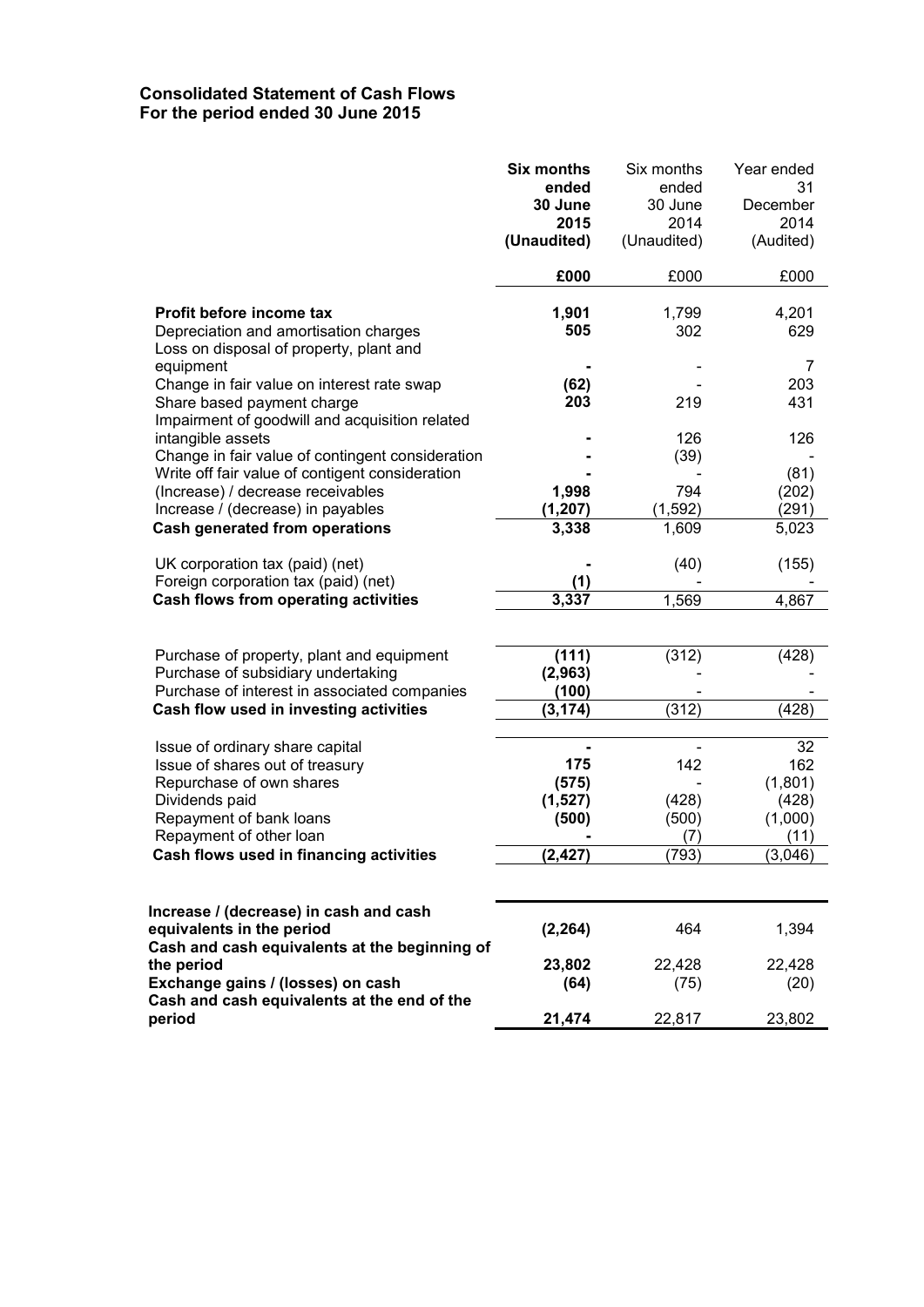## Extracts from notes to the financial statements

### 1. General information

The financial information for the 6 months ended 30 June 2015 set out in this interim report is unaudited and does not constitute statutory accounts as defined in Section 434 of the Companies Act 2006. The financial information included has been extracted from the 2014 Financial Statements of Science Group plc (formerly Sagentia Group plc). The Group's statutory financial statements for the year ended 31 December 2014 have been filed with the Registrar of Companies. The auditor's report on those financial statements was unqualified and did not contain a statement under Section 498(2) or Section 498(3) of the Companies Act 2006.

These un-audited interim results have been approved for issue by the Board of Directors on 22 July 2015.

The group and company financial statements of Science Group plc (formerly Sagentia Group plc) for the year ended 31 December 2014 were prepared under IFRS and have been audited by Grant Thornton UK LLP. Copies of the Financial Statements are available from the company's registered office: Harston Mill, Harston, Cambridge, CB22 7GG and can be found on the company's website at [www.sciencegroup.com](http://www.sciencegroup.com/).

Science Group plc ('Company') and its subsidiaries (together 'Group') is a technology consulting organisation. The Group creates, develops and delivers business opportunities, products and services for its clients in the consumer, energy, industrial and medical markets. The Group's facilities include offices and laboratories located in Cambridge and Guildford in the UK, in Boston and Houston in the USA, and in Dubai.

The Company is the ultimate parent company in which results of all the Science Group companies are consolidated.

The Company is incorporated in England and Wales and has its primary listing on the AIM Market of the London Stock Exchange (SAG.L).

#### Income statement presentation

To provide a better guide to underlying business performance, adjusted operating profit excludes amortisation of acquisition related intangible assets and share based payment charges.

## 2. Accounting policies

The principal accounting policies applied in the preparation of these interim financial statements are unchanged from those set out in the financial statements for the year ended 31 December 2014. These policies have been consistently applied to all the periods presented.

#### 2.1 Basis of preparation

These interim consolidated financial statements are for the six months ended 30 June 2015. They have been prepared based on the measurement and recognition principles of International Financial Reporting Standards (IFRS) and IFRC interpretations issued and effective at the time of preparing these statements.

The financial statements have been prepared under the historical cost convention, as modified by the revaluation of certain assets at fair value, as required by IAS39 Financial Instruments: Recognition and Measurement.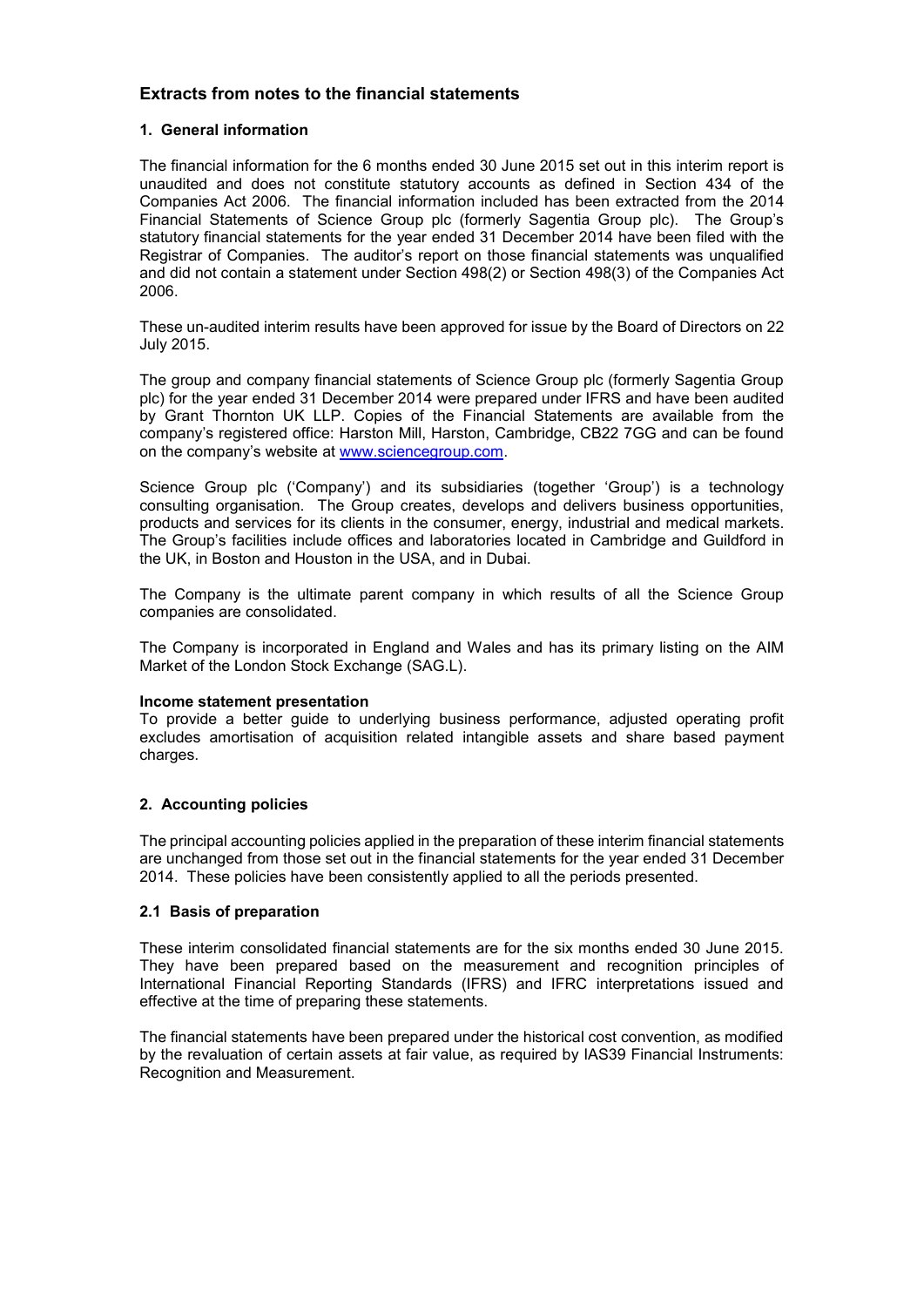### 3. Financial risk management

#### 3.1 Financial risk factors

The Group's activities expose it to a variety of financial risks: market risk (including currency risk, fair value interest risk and price risk), credit risk, liquidity risk and cash flow interest-rate risk. The Group's overall risk management programme focuses on the unpredictability of financial markets and seeks to minimise potential adverse effects on the Group's financial performance.

## 4. Segmental information

The Group is organised on a worldwide basis into two segments, Core Business and Other. Core Business activities include the two industry sectors (Medical and Commercial) which the Group services and includes all Consultancy fees for services operations, including recharged expenses and product/licence revenue generated directly from these activities. 'Other' activities include rental income from Harston Mill and income from the provision of external IT services (which was wound down during the year ended 31 December 2014). The segmental analysis is reviewed to adjusted operating profit. Other resources are shared across the Group.

| Period ended 30 June 2015                             | Core            | Other        | Total        |
|-------------------------------------------------------|-----------------|--------------|--------------|
| (Unaudited)                                           | <b>Business</b> |              |              |
|                                                       | £000            | £000         | £000         |
| Fees                                                  | 12,850          |              | 12,850       |
| IT support                                            |                 | 34           | 34           |
| Property income                                       |                 | 537          | 537          |
| Recharged project materials                           | 646             |              | 646          |
| Product and licence income                            | 29              |              | 29           |
| <b>Revenue</b>                                        | 13,525          | 571          | 14,096       |
| <b>Adjusted operating profit</b>                      | 2,392           | 37           | 2,429        |
| Amortisation of acquisition related intangible assets |                 |              | (236)        |
| Share based payment charge                            |                 |              | (203)        |
| <b>Operating profit</b>                               |                 |              | 1,990        |
| Finance charges (net)                                 |                 |              | (89)         |
| Profit before income tax                              |                 |              | 1,901        |
| Tax charge                                            |                 |              | (393)        |
| Profit for the period from continuing operations      |                 |              | 1,508        |
|                                                       |                 |              |              |
| Period ended 30 June 2014                             | Core            | <b>Other</b> | <b>Total</b> |
| (Unaudited)                                           | <b>Business</b> |              |              |
|                                                       | £000            | £000         | £000         |
| Fees                                                  | 11,916          |              | 11,916       |
| IT support                                            |                 | 140          | 140          |
| Property income                                       |                 | 499          | 499          |
| Recharged project materials                           | 735             | 25           | 760          |
| Product and licence income                            | 29              |              | 29           |
| <b>Revenue</b>                                        | 12,680          | 664          | 13,344       |
| <b>Adjusted operating profit</b>                      | 2,336           | 30           | 2,366        |
| Amortisaton of acquisition related intangible assets  |                 |              | (173)        |
| Share based payment charge                            |                 |              | (219)        |
| <b>Operating profit</b>                               |                 |              | 1,974        |
| Finance charges (net)                                 |                 |              | (175)        |
| Profit before income tax                              |                 |              | 1.799        |

Tax charge (360) Profit for the period from continuing operations **1,439**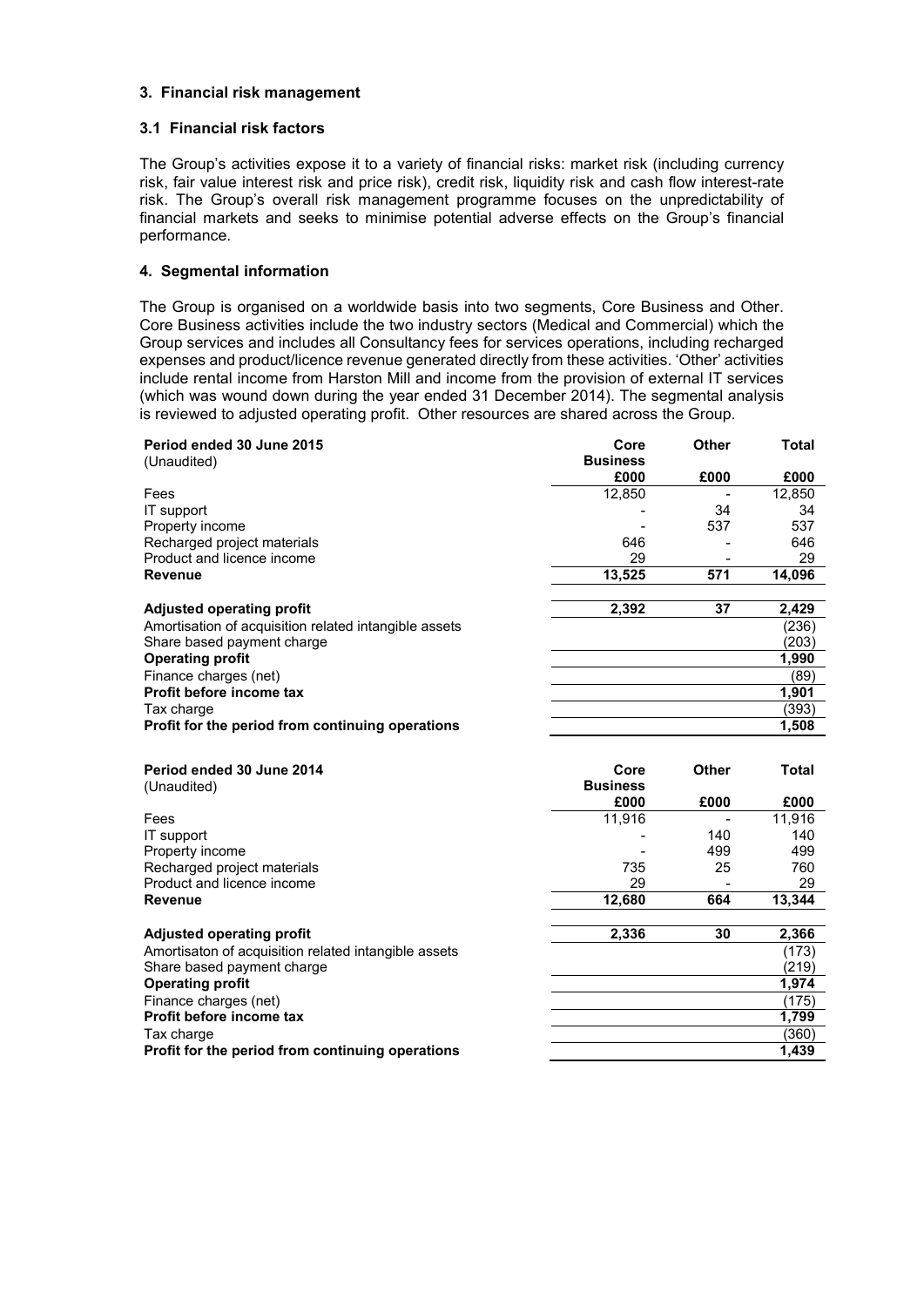| Year ended 31 December 2014<br>(Audited)              | Core<br><b>Business</b> | Other | Total  |
|-------------------------------------------------------|-------------------------|-------|--------|
|                                                       | £000                    | £000  | £000   |
| Fees                                                  | 25.672                  |       | 25.672 |
| IT support                                            |                         | 128   | 128    |
| Property income                                       |                         | 1.024 | 1,024  |
| Recharged project materials                           | 1.423                   | 25    | 1,448  |
| Product and licence income                            | 57                      |       | 57     |
| Revenue                                               | 27,152                  | 1,177 | 28,329 |
| Adjusted operating profit                             | 5,196                   | 207   | 5,403  |
| Amortisation of acquisition related intangible assets |                         |       | (229)  |
| Share based payment charge                            |                         |       | (431)  |
| <b>Operating profit</b>                               |                         |       | 4,743  |
| Finance charges (net)                                 |                         |       | (542)  |
| Profit before income tax                              |                         |       | 4,201  |
| Tax charge                                            |                         |       | (765)  |
| Profit for the period from continuing operations      |                         |       | 3,436  |

#### 5. Earnings per share

The calculations of earnings per share are based on the following profits and numbers of shares:

|                                                               | <b>Six months</b> | Six months    | Year ended |
|---------------------------------------------------------------|-------------------|---------------|------------|
|                                                               | ended             | ended         | 31         |
|                                                               | 30 June           | 30 June       | December   |
|                                                               | 2015              | 2014          | 2014       |
|                                                               | (Unaudited)       | (Unaudited)   | (Audited)  |
|                                                               | £000              | £000          | £000       |
| Profit for the financial period from<br>continuing operations | 1,508             | 1.439         | 3,436      |
| Weighted average number of shares:                            | <b>Number</b>     | <b>Number</b> | Number     |
| For basic earnings per share                                  | 38,000,823        | 38,729,108    | 38,500,084 |
| For fully diluted earnings per share                          | 41,908,015        | 42.639.325    | 42.529.294 |

## 6. Acquisition of Oakland Innovation Limited

On 18 February 2015, the Group acquired 100% of the share capital of Oakland Innovation Limited, an R&D consultancy specialising in technology innovation and market intelligence for the global consumer and healthcare markets. The acquisition is expected to enable the Group to accelerate its development in this identified growth and investment area.

The consideration of £5.0 million was satisfied as to £3.6 million in cash on completion and as to £1.4 million satisfied by the sale of Science Group plc's treasury shares, equivalent to 1,043,333 Science Group shares at the average closing mid-market price of 130.7 pence on the five dealing days immediately prior to completion. The shares are subject to lock-in periods of between 18 months and three years after the acquisition date. At completion, Oakland Innovation Limited held £0.7 million of cash on its balance sheet. Acquisition expenses of £25,000 were expensed in the period.

|                                       | Book value<br>£000 | Fair value<br>£000 |
|---------------------------------------|--------------------|--------------------|
| Net assets acquired:                  |                    |                    |
| Acquisition related intangible assets |                    | 3,040              |
| Property, plant and equipment         | 32                 | 32                 |
| Trade and other receivables           | 767                | 767                |
| Cash and cash equivalents             | 673                | 673                |
| Trade and other payables              | (750)              | (750)              |
| Current tax liability                 | (178)              | (178)              |
| Deferred tax liability                | (7)                | (615)              |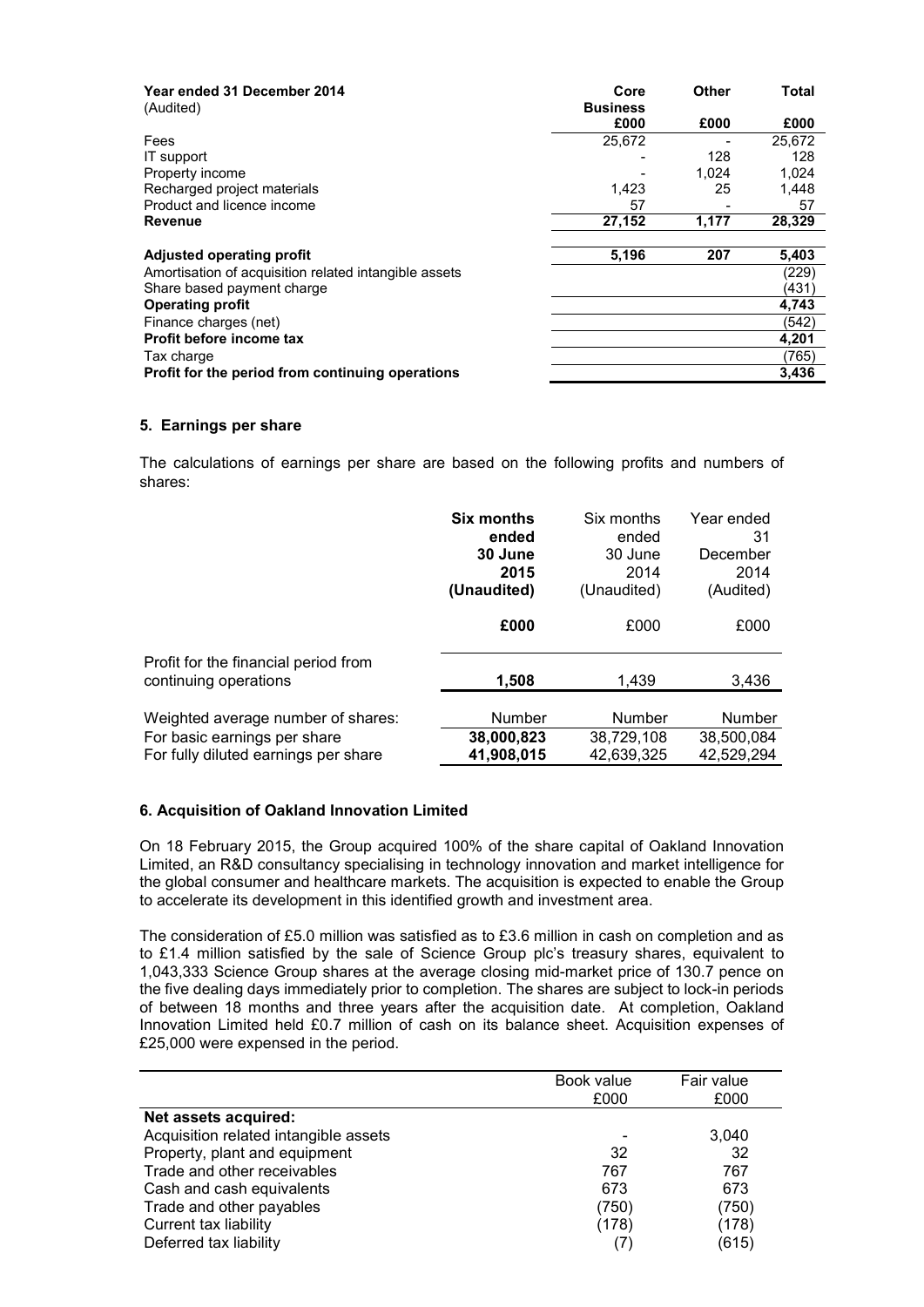|                                          | 538 | 2,969 |
|------------------------------------------|-----|-------|
| Goodwill                                 |     | 2,031 |
| <b>Total consideration</b>               |     | 5,000 |
|                                          |     |       |
| Satisfied by:                            |     |       |
| Cash consideration                       |     | 3,636 |
| Shares in Science Group plc              |     | 1,364 |
|                                          |     | 5,000 |
|                                          |     |       |
| Net cash outflow arising on acquisition: |     |       |
| Cash consideration                       |     | 2,963 |

The goodwill arising is attributable to the acquired workforce, anticipated future profit from expansion opportunities and synergies of the businesses. Fair value adjustments have been recognised for acquisition related intangible assets and related deferred tax.

Acquisition related intangible assets of £3.0 million relate solely to the valuation of customer relationships. Oakland Innovation Limited has worked with a number of blue-chip companies for a number of years. Given the long standing relationships and nature of the customer base, the intangible asset is being amortised over eight years.

A deferred tax liability of £0.6 million in respect of the acquisition related intangible assets was established on acquisition. None of the goodwill is expected to be deductible for income tax purposes.

## 7. Investment in Creactive (ID) Design Limited

On 27 January 2015, the Group acquired 30% of the share capital of Creactive (ID) Design Limited, a Cambridge-based Industrial Design consultancy, for a total cash consideration of £100,000.

#### 8. Critical accounting estimates and judgements

Estimates and judgements are continually evaluated and are based on historical experience and other factors, including expectations of future events that are believed to be reasonable under the circumstances.

The Group makes estimates and assumptions concerning the future. Because these are estimates the resulting accounting entries will not always reflect the actual results. The estimates and assumptions that have a significant risk of causing a material adjustment to the carrying amounts of assets and liabilities within the next financial year are discussed below.

#### (a) Project accounting

The Group undertakes a number of consultancy projects where the final price to complete the project may be uncertain. The state of completeness of each project, and hence, revenue recognised, requires the use of estimates. The value of work done is calculated based on the proportion of time spent on the project or value of stage gates achieved as set out in the project. Management apply their judgement in assessing time required to complete the projects and the ability to recover the full project costs. Where significant uncertainty exists, income is deferred until costs are recovered or the project is completed.